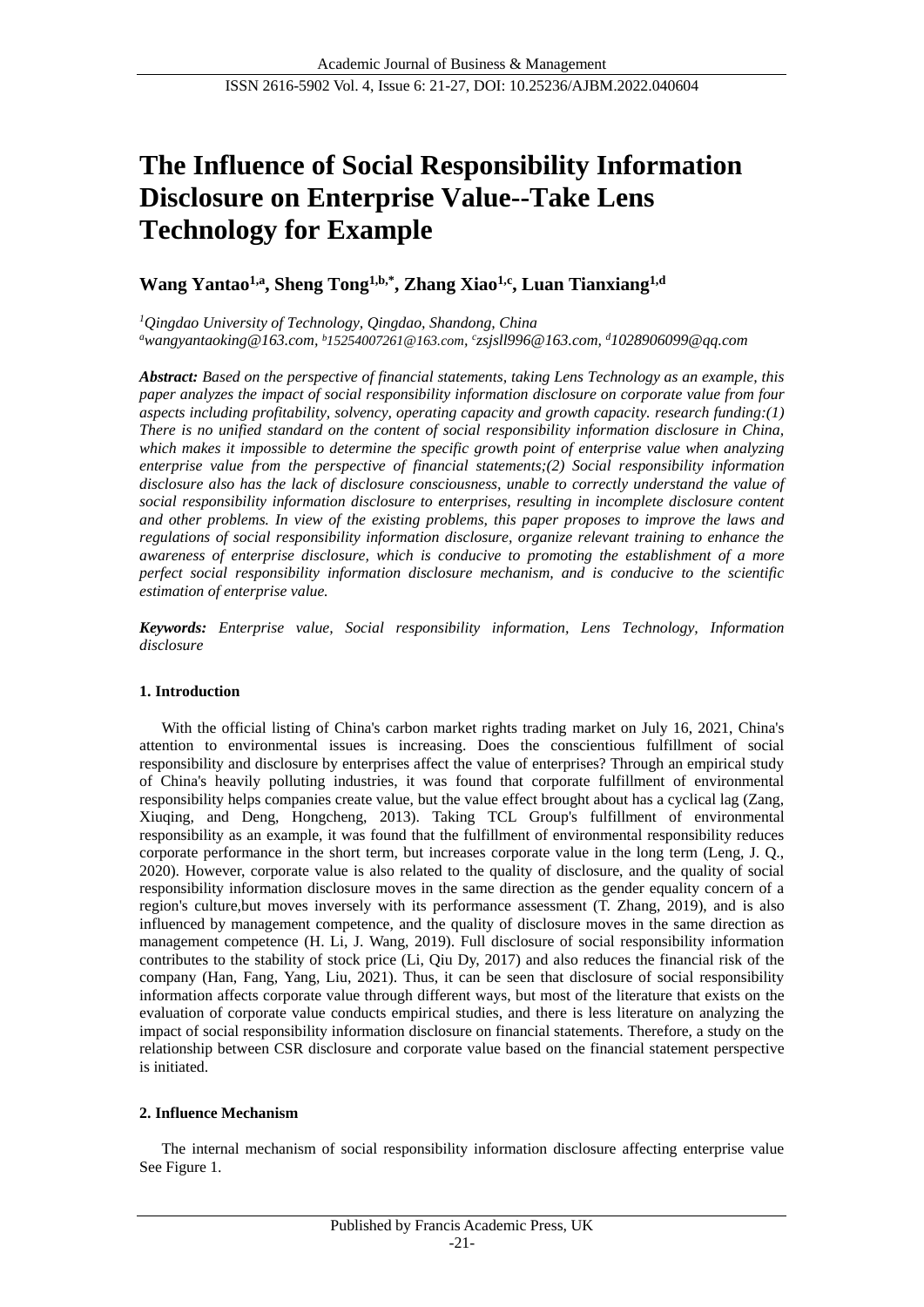

*Figure 1: The internal mechanism of CSR information disclosure affecting corporate value*

Because of the inherent limitations of information dissemination, there is asymmetry. In general, information users are expected to make decisions based on the signals released by enterprises, and this paper conducts research on this basis.The value of the enterprise itself includes tangible asset value, intangible asset value and goodwill. Goodwill is an intangible asset of an enterprise. If an enterprise is in good business condition, it can fulfill its social responsibility and make effective disclosure while pursuing profits, which will help improve its goodwill. From the perspective of financing, banks will grant enterprises with good reputation a higher loan line, which will enhance the liquidity of their assets. The upstream and downstream enterprises with good reputation will also be granted a larger commercial credit line, which will reduce the financing cost of enterprises and thus increase their profits. Financial indicators such as liquidity ratio, return on total assets and return on net assets can be used to analyze the impact of social responsibility information disclosure from the perspective of financial statements. Since goodwill is part of the value of the firm, the value of the firm will therefore be affected.

Companies that insist on fulfilling social responsibility and making disclosure can help improve corporate reputation, reduce corporate costs, and contribute to corporate profits and value. In addition, fulfillment of social responsibility requires a certain amount of financial support, and companies that fulfill their social responsibility and make disclosure can reflect that they have sufficient capital flow, which will attract more investors to invest. And the enterprise fulfills social responsibility will maintain the original profit or make the profit grow at the same time, which requires the enterprise to innovate continuously to make up for the cost paid for fulfilling social responsibility. Therefore, there is a certain backward mechanism between fulfilling social responsibility and corporate innovation.

#### **3. Case Study**

#### *3.1. Motivation for disclosing social responsibility information*

There are many ways to disclose social responsibility information. This paper selects social responsibility reports issued by enterprises and analyzes them from the perspectives of profitability, debt paying ability, operating ability and growth ability based on the perspective of financial statements.In terms of laws and regulations, China does not clearly stipulate that all enterprises must disclose information. However, in recent years, external stakeholders have paid more and more attention to social responsibility. From the analysis of the impact of social responsibility information disclosure on enterprises, it can be seen that the disclosure of social responsibility information will reduce the financing cost of enterprises. On April 10, 2019, Lens Technology announced that it planned to raise 15 billion yuan, which was one of the motivations for its disclosure. In addition, external stakeholders will also pay attention to the future development of the enterprise. In order to comply with the current development trend, Lens Technology wants external stakeholders to better understand the relevant situation of the enterprise, so it needs an independent report to disclose, which is the necessity of lens Technology to disclose social responsibility information.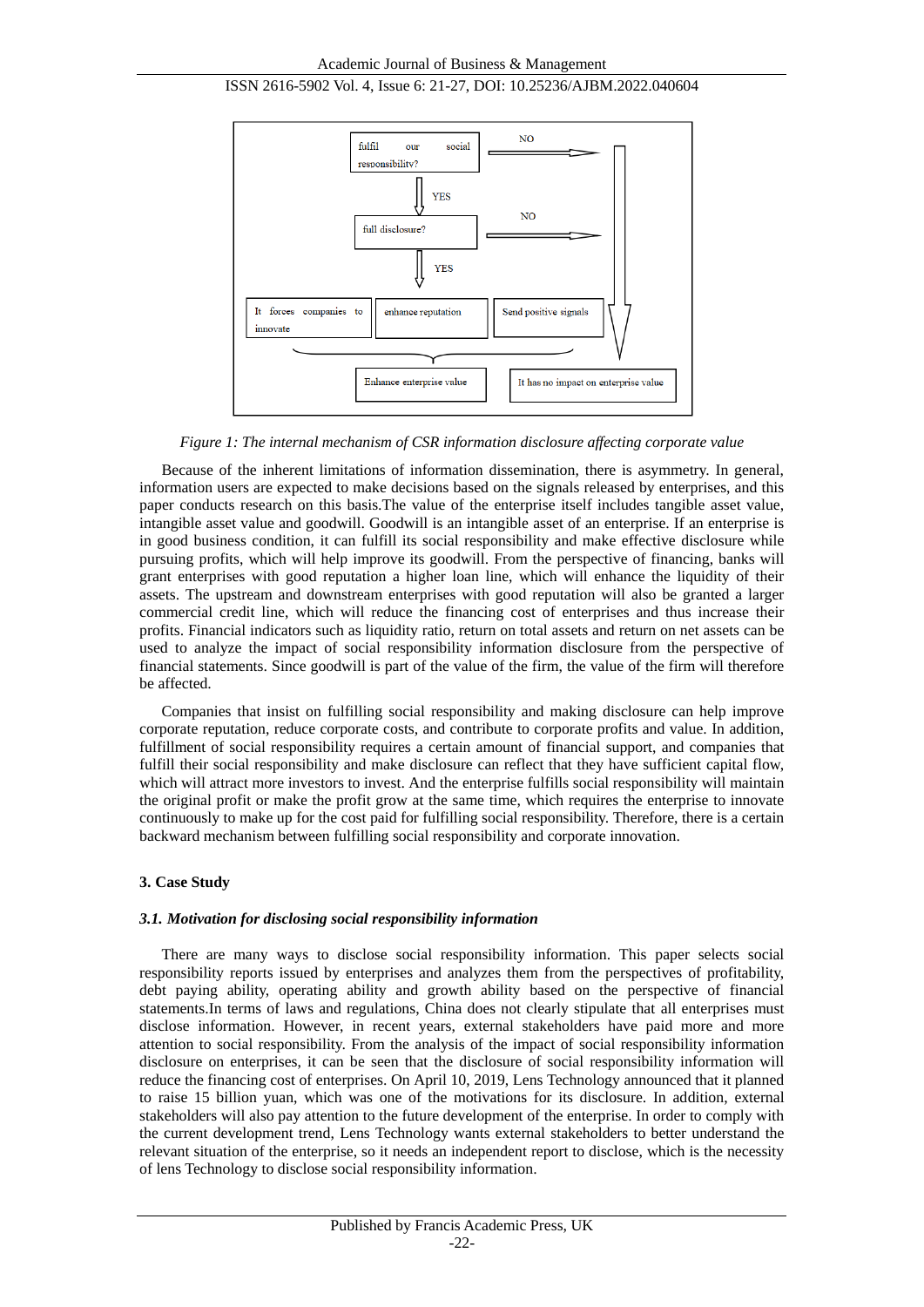#### *3.2. Lens Technology's disclosure of social responsibility information*

Lens Technology disclosed its social responsibility report in 2018 for the first time in 2019, and 2020 is the second year for lens Technology to disclose social responsibility information. This case study selects lens Technology's social responsibility information disclosure from 2018 to 2020 for analysis. Lens Technology has no significant difference in the overall framework of social responsibility information disclosure for two consecutive years, but there is a qualitative improvement in the specific content. In the following analysis, the specific performance of Lens Technology's disclosure quality improvement will be mentioned.

#### *3.3. The influence of social responsibility information disclosure on solvency*

The solvency of an enterprise can reflect its debt repayment capacity, financial status and operating capacity. The solvency indicators of Lens Technology from 2018 to 2020 are shown in Table 1:

| The annual                              | 2020/12/31 | 2019/12/31 | 2018/12/31 |
|-----------------------------------------|------------|------------|------------|
| Current ratio                           | 1.309      | 0.875      | 0.72       |
| Cash flow ratio                         | 0.28       | 0.381      | 0.244      |
| The rights and interests multiplier     | 1.88       | 2.096      | 2.525      |
| Total Assets (100 million Yuan)         | 795.80     | 470.30     | 431.40     |
| Total owner's Equity (100 million Yuan) | 423.20     | 224.40     | 170.90     |

*Table 1: Analysis of Lens Technology's solvency.*

(The data in this article are from the financial statements of Oriental Fortune and Lens Technology, which are manually sorted and obtained by the author, the same as below)

It can be seen from Table 1 that the current ratio and quick ratio of Lens Technology show an upward trend from 2018 to 2020, which may be due to the increase in the quality of disclosure of social responsibility information and reputation, the increase in the amount of funds received by Lens Technology in 2020, the increase in the current ratio and the enhancement of short-term debt repayment ability. For long-term debt paying ability, the equity multiplier is selected for comparative analysis with the industry average. The larger the equity multiplier is, the weaker the long-term debt paying ability is. The comparison is shown in Figure 2:



*Figure 2: Equity multiplier industry comparison chart*

As shown in Figure 2, Lens Technology's equity multiplier shows a downward trend from 2018 to 2020, indicating that there is some financial leverage and the financial risk it faces is higher than the average level of the industry, but it shows a downward trend. Long-term debt paying ability is developing in a good direction, but there is still a lot of room for progress to reach the average level of the industry. According to the financial statements of Lens Technology, external information users can obtain positive signals that lens Technology's debt paying ability is improving, which will attract external investors to invest. However, Lens Technology will selectively disclose social responsibility information when disclosing, which is not conducive to displaying lens Technology's advantages.

#### *3.4. The impact of social responsibility information disclosure on profitability*

Profitability usually refers to the ability of an enterprise's assets to earn income in the future. The profitability indicators of Lens Technology from 2018 to 2020 are shown in Table 2: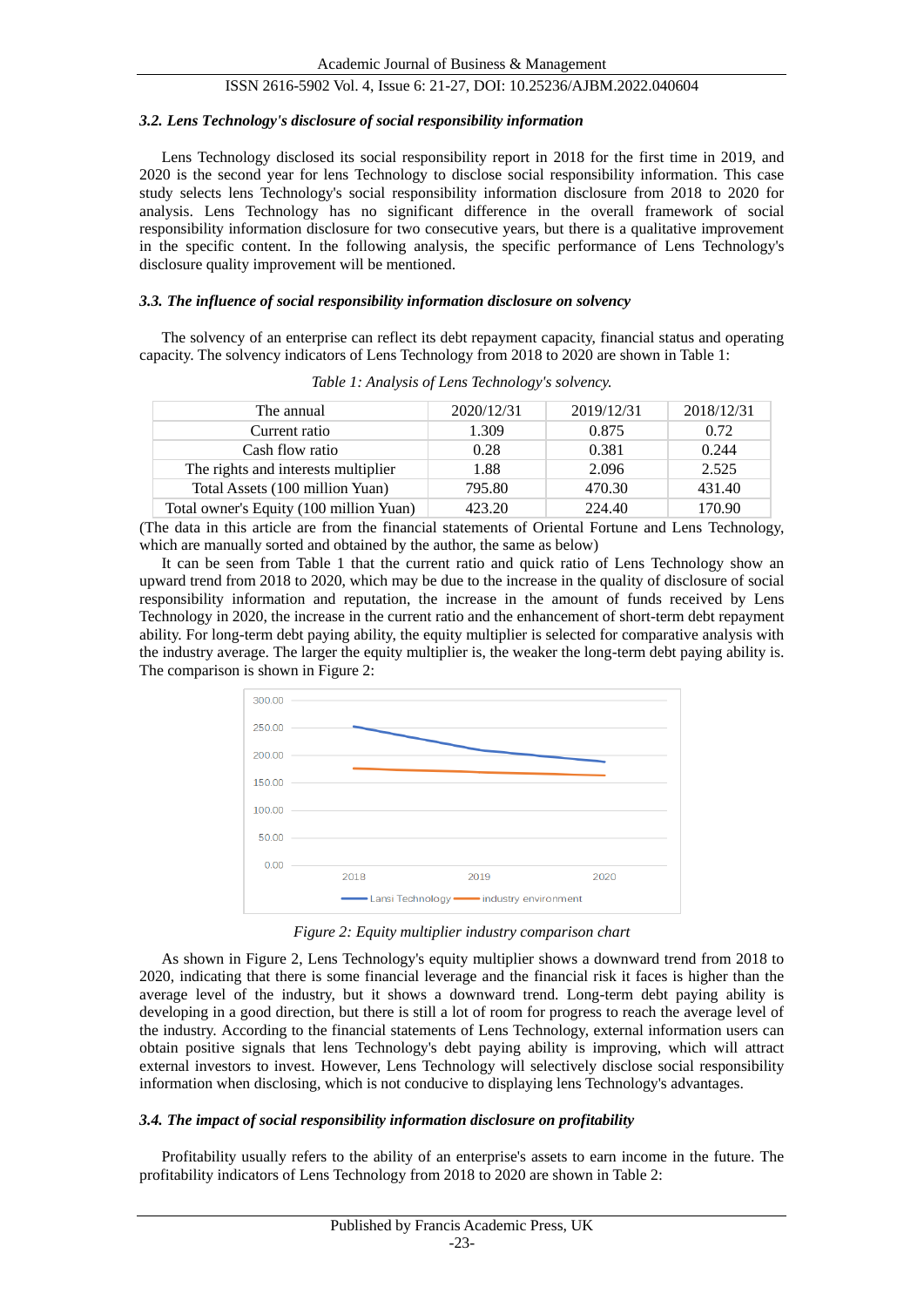| Profitability indicator              | 2020/12/31 | 2019/12/31 | 2018/12/31 |
|--------------------------------------|------------|------------|------------|
| Return on Equity (weighted) $(\% )$  | 19.42      | 13.35      | 3.79       |
| Return on Total Assets (weighted)(%) | 7.83       | 5.39       | 1.52       |

*Table 2: Profitability analysis table of Lens Technology.*

As shown in Table 2, during the period from 2018 to 20203, lens Technology's roe has been on the rise, but it is lower than the increase of ROE. According to the formula of ROE = (net profit/shareholders' equity)  $\times$ 100%, ROE = (net profit/average total assets)  $\times$ 100%. The increase of return on total assets is lower than return on net assets, which may be caused by the high proportion of liabilities. The disclosure of social responsibility information will increase the proportion of accounts payable of enterprises, reduce the financing cost of enterprises, and thus increase the profits of enterprises.According to roe and ROA, it can be inferred that Lens Technology's profitability is constantly improving. Therefore, the disclosure of social responsibility information helps to enhance the profitability of enterprises. Compare Lens technology with the whole industry, analyze whether the continuous improvement of lens technology's profitability is related to the industry, observe the correlation between lens Technology's profitability and the disclosure of social responsibility information, and select the price-earnings ratio as an analysis indicator. The higher the value is, the more bubbles exist in the stock price of the enterprise. Industry comparison of Lens P/E ratio is shown in Figure 3:



*Figure 3: Industry comparison of P/E ratio*

As can be seen from Figure 3, the P/E ratio of Lens Technology is higher than the average  $p/E$  ratio of the industry only in 2019, and lower than the industry level in the other two years, indicating that lens Technology's stock price in 2019 is too high or its earnings per share is too low, and its value may be overvalued. Therefore, the disclosure of social responsibility information can help the market price per share of an enterprise to be more consistent with the actual value of the enterprise.

#### *3.5. The impact of social responsibility information disclosure on operational capacity*

Operation capacity mainly refers to the ability of enterprises to reasonably allocate resources and properly deal with assets and other resources. The analysis of operating capacity indicators is shown in Table 3.

| The annual                               | 2020   | 2019   | 2018   |
|------------------------------------------|--------|--------|--------|
| Total asset turnover days (days)         | 616.90 | 536.40 | 512.10 |
| Inventory turnover days (days)           | 69.00  | 47.51  | 41.72  |
| Accounts receivable turnover days (days) | 73.01  |        | 77.95  |

*Table 3: Analysis table of Lens Technology's operating capacity index*

From Table 3, it shows that the overall operating capacity of Lens Technology has declined. 2019 to 2020, Lens Technology discloses social responsibility information, and according to the impact mechanism, it is known that the downstream enterprises are more recognized for their operating conditions and their operating capacity is enhanced. The total asset turnover ratio is compared with the industry data and the comparison chart is shown in Figure 4: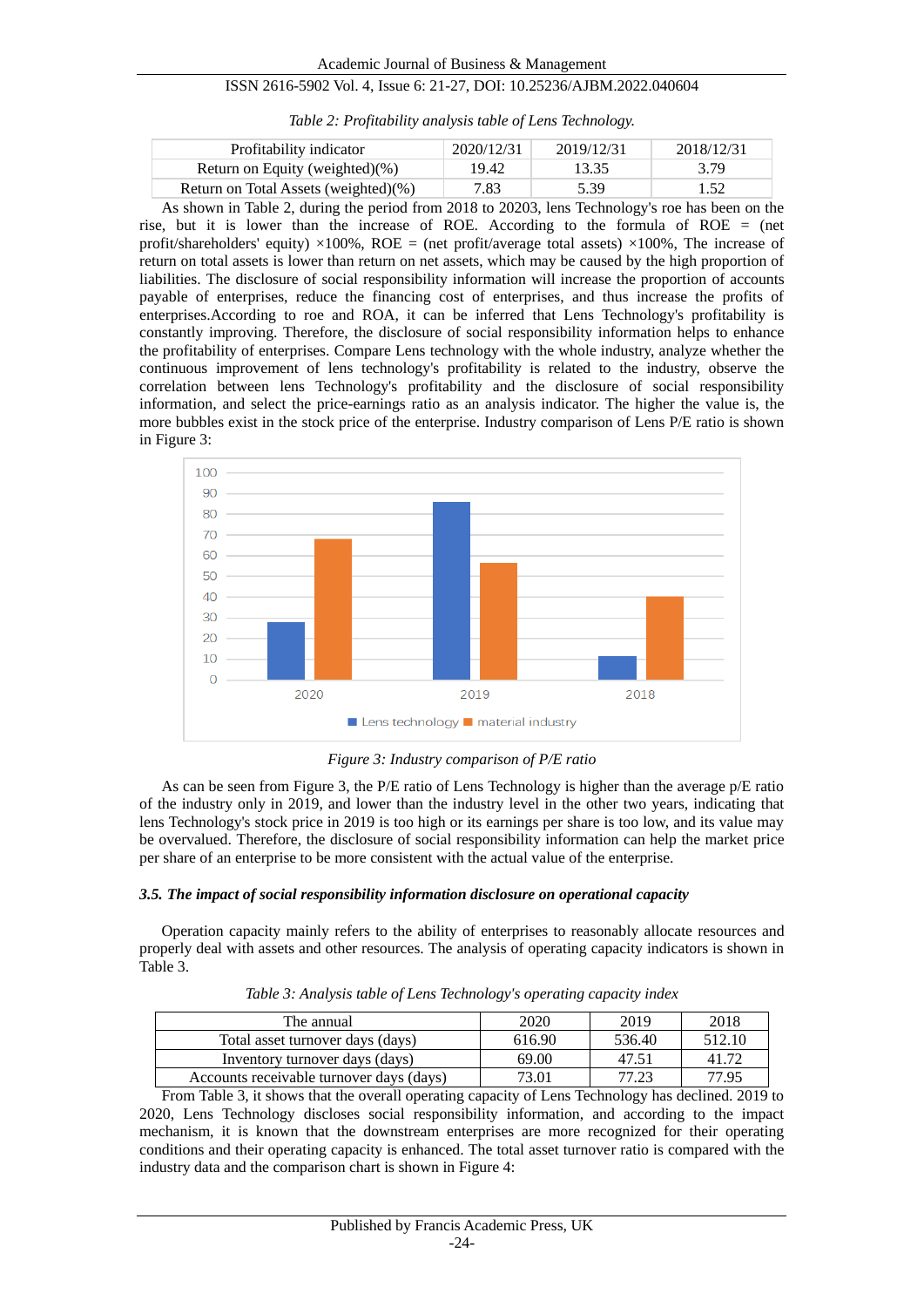Academic Journal of Business & Management



ISSN 2616-5902 Vol. 4, Issue 6: 21-27, DOI: 10.25236/AJBM.2022.040604

*Figure 4: Industrial comparison of total asset turnover*

As can be seen from Figure 4, the total asset turnover rate of Lens Technology is lower than the average value of the industry on the whole, but the change trend of Lens Technology is consistent with that of the industry, indicating that there are other factors in the industry of Blue Technology that reduce the total asset turnover rate. Overall, lens technology's total asset turnover rate needs to be improved, which is consistent with the results of long-term solvency analysis.

#### *3.6. The influence of social responsibility information disclosure on growth ability*

The growth capacity of an enterprise refers to the ability of an enterprise to increase its earnings year by year through sound management as the economic environment changes. The indicators of Lens Technology's growth capacity in 2018-2020 are shown in Table 5:

*Table 5: Analysis table of Lens Technology's growth capacity.*

| Year                                               | 2020  | 2019   | 2018     |
|----------------------------------------------------|-------|--------|----------|
| Year-on-year growth of total operating revenue (%) | 22.08 | 9.16   | 16.94    |
| Attributable net profit increased by (%)           | 98.32 | 287.56 | $-68.88$ |
| Year-on-year growth rate of total assets (%)       | 69.21 | 9.02   | 20.77    |

As can be seen from Table 5, the year-on-year growth of Lens Technology's total assets in 2020 is obvious, which is mainly caused by the increase of fixed assets and long-term equity investment changes caused by lens Technology's merger and acquisition in 2020. In addition, the operating performance from 2018 to 2020 has been on the rise, whether it is related to the disclosure of social responsibility information, and then select lens Technology's operating performance in 2020 and the industry data for comparison. Industry comparison is shown in Figure 5:



*Figure 5: Comparison of growth capacity industries*

It can be seen from Figure 5 that lens Technology's operating income is higher than the industry average and the industry median, but its net profit is lower than the industry average, indicating that lens Technology's costs are relatively high in the industry, but its operating income is at an upper level in the industry.

#### *3.7. Lens Technology's overall financial status*

The study selected three years of financial indicators of Lens Technology from 2018-2020 and analyzed them from four aspects to summarize its overall financial situation: from 2018-2020, Lens Technology's profitability is increasing, comparing it with its industry, and found that the profitability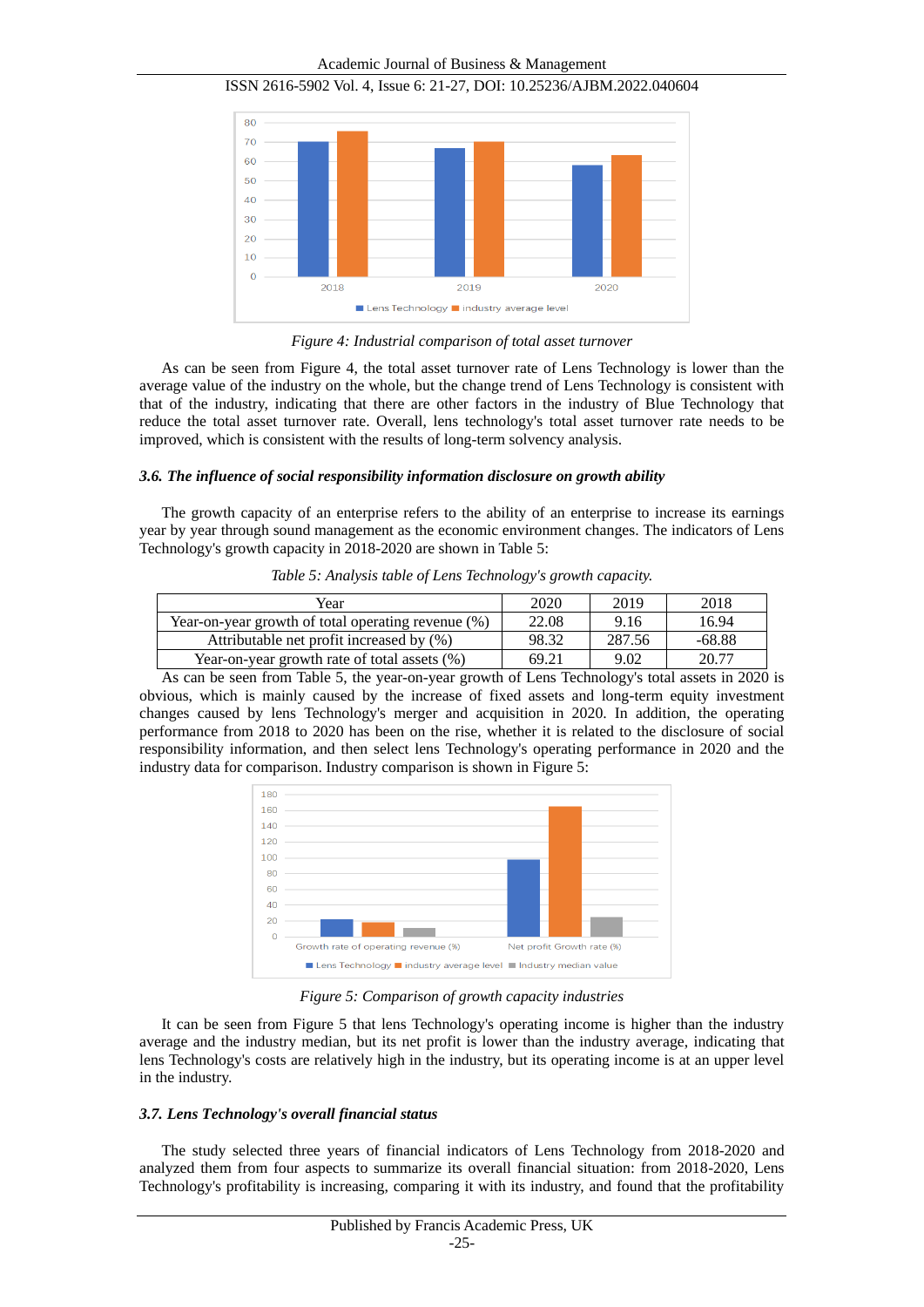in 2019 is weakly below the industry level. In terms of solvency, Lens Technology's short-term solvency is increasing, but Lens Technology's long-term solvency still needs to be improved in the industry. In terms of operating capacity, the overall operating capacity of Lens Technology has declined during the three years, the decline in operating capacity may be related to mergers and acquisitions, which affects the improvement of operating capacity, but it is now developing in a good direction. In terms of growth capability, Lens Technology is growing in terms of revenue, total profit and total assets, and the overall growth capability is good, but due to M&A management and financing issues, it has lowered the overall profit. If the disclosure of social responsibility information is more comprehensive and detailed, it will be more beneficial to increase the value of the enterprise, and if the disclosure is accurate, it will help to determine the value added of the enterprise quantitatively.

#### **4. Social Responsibility Information Disclosure Status and Improvement Measures**

#### *4.1. The regulations on disclosure of social responsibility information are not perfect*

At present, China has issued documents on issues related to the disclosure of social responsibility information of listed companies, but there is no requirement for specific disclosure contents, so the freedom of enterprises to make disclosure is relatively large, and coupled with the fact that disclosure requires certain costs, this results in the low willingness of enterprises to make voluntary disclosure. Since there is no specific form of disclosure, the comparability of information users is greatly reduced when comparing the fulfillment of social responsibility by different enterprises, which can also show that Lens Technology discloses social responsibility information and cannot directly see whether it is the role played by social responsibility information disclosure in terms of financial statements.

Therefore, relevant departments should improve the laws and regulations of social responsibility information disclosure, use tax incentives, reward and punishment system to promote enterprises to disclose relevant information and improve the quality of disclosure. In addition, guidance manuals for social responsibility information disclosure can be issued among different industries, and two parts of unified disclosure and characteristic disclosure can be implemented for relevant disclosures, which can not only improve the comparability of social responsibility information disclosure, but also highlight the characteristics of different enterprises in fulfilling social responsibility. At the same time, national regulatory authorities strengthen supervision to create a favorable information disclosure environment.

#### *4.2. Lack of disclosure consciousness, disclosure content is not comprehensive*

Most of the social responsibility information disclosed by Lens Technology is positive information, and there is almost no disclosure of negative information. The reason for this phenomenon is that there is no unified legal level regulation for social responsibility information disclosure. Enterprises are forced to disclose social responsibility information selectively due to the pressure of disclosure in the same industry and the increase of stakeholders' awareness of social responsibility. In order to improve the social responsibility information disclosure mechanism, the importance of enterprises to social responsibility information disclosure should be increased, and the full disclosure of social responsibility fulfillment status will help expected information users to compare among different enterprises, improve reputation, corporate financing, and reduce the cost of enterprises.

Enterprises should correctly understand the promotion role of social responsibility information disclosure for enterprise development, if enterprises operate and disclose perfectly, it is more conducive to expected information users to understand the enterprise, and will also bring greater value to the enterprise. Besides, the state should issue corresponding legal documents to require the identification of social responsibility information disclosure, and adopt the content and format of unified disclosure and characteristic disclosure content module. In addition, at the early stage of improving social responsibility information disclosure, the state can organize relevant training to enhance the awareness of enterprises in disclosure, improve the ability of management, continuously improve the quality of disclosure and gradually improve the disclosure mechanism of social responsibility information.

#### **5. Conclusion**

Disclosure of social responsibility information has a certain impact on enterprise value. Analysis found in Lens Technology as an example, because our country for the content and form of social responsibility information disclosure and there is no uniform requirements, as well as the lack of